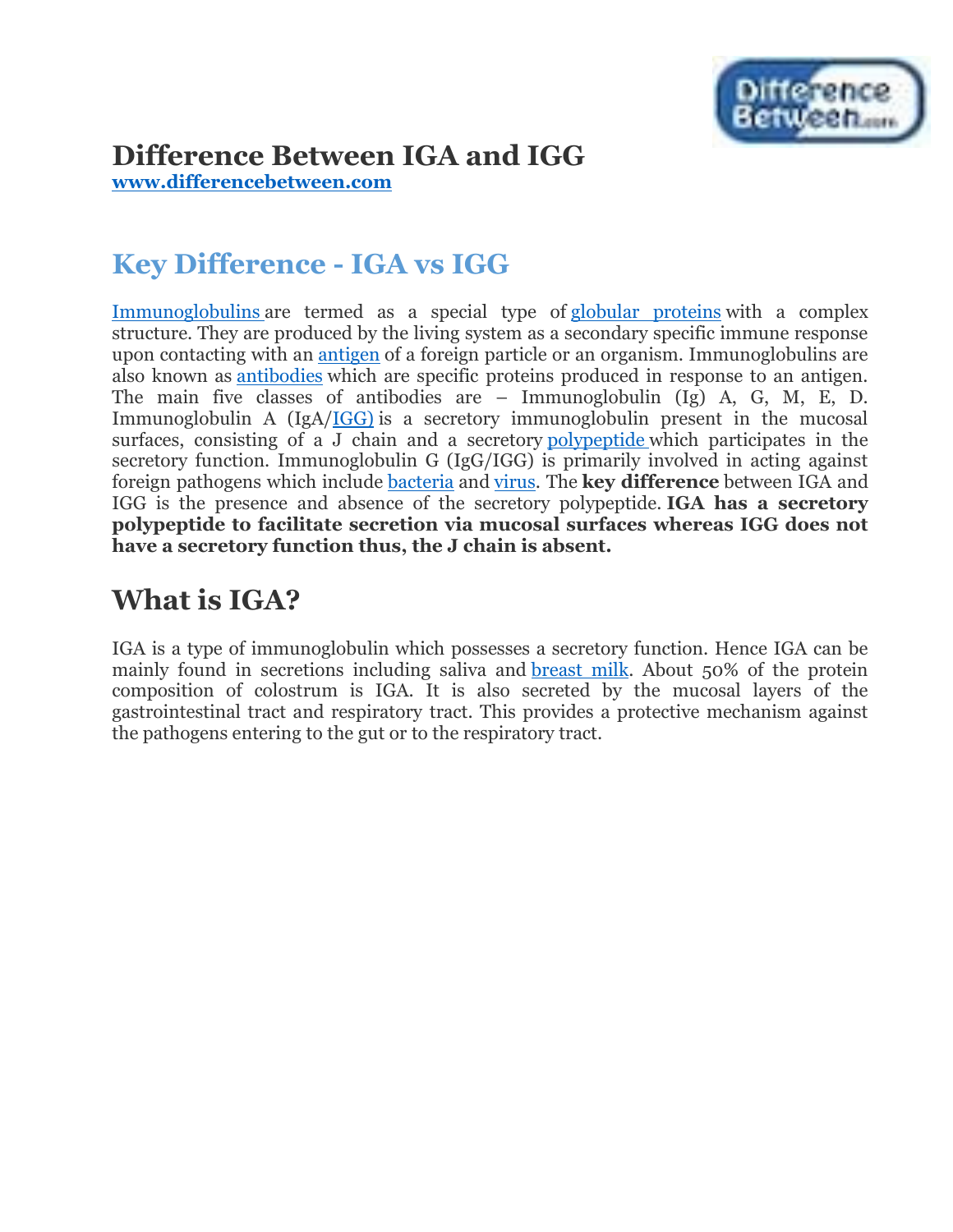

**Figure 01: Structure of IGA**

There are two main sub classes of IGA; IDA 1 and IGA2. IGA1 possess a longer hinge region and has an extra duplicated set of [amino acids](http://www.differencebetween.com/difference-between-amine-and-vs-amino-acid/) in its structure. This elongated hinge region increases the sensitivity of IGA1 to bacterial [proteases.](http://www.differencebetween.com/difference-between-protease-and-vs-peptidase/#Protease) Therefore, it is present mostly in the serum. IGA2 is composed of a shorter hinge region, and it lacks the amino acid duplicate structure. Therefore, it does not have an increased sensitivity to protease. IGA2 is present mostly in the mucous secreting membranes.

IGA forms a dimer structure which is a characteristic of this type of immunoglobulin. The monomers are joined by a structure known as the J chain. The J chain is linked to the dimer structure via disulfide linkages. A polypeptide is associated with the dimer structure which acts as the secretory polypeptide component of IGA. The main function of IGAs is to protect the mucosal layers from external toxins and chemicals such as bacterial and viral toxins. IGA participates in a neutralizing reaction to neutralize the [toxin](http://www.differencebetween.com/difference-between-toxin-and-vs-toxoid/#Toxin) products.

# **What is IGG?**

IGG is the most common type of immunoglobulin present in the system. It is also the main form of circulatory immunoglobulin in the body. IGG is the only form of immunoglobulin that can cross the placenta and reach the fetus. IGG consists of four polypeptide chains; 2 heavy chains and 2 light chains that are linked together by inter chain disulfide linkages. Each heavy chain consists of a N-terminal variable domain (VH) and three constant domains (CH1, CH2, CH3), with an additional "hinge region" between CH1 and CH2. Each light chains consist of a N-terminal variable domain (VL) and a constant domain (CL). The light chain is associated with the VH and CH1 domains to form a Fab arm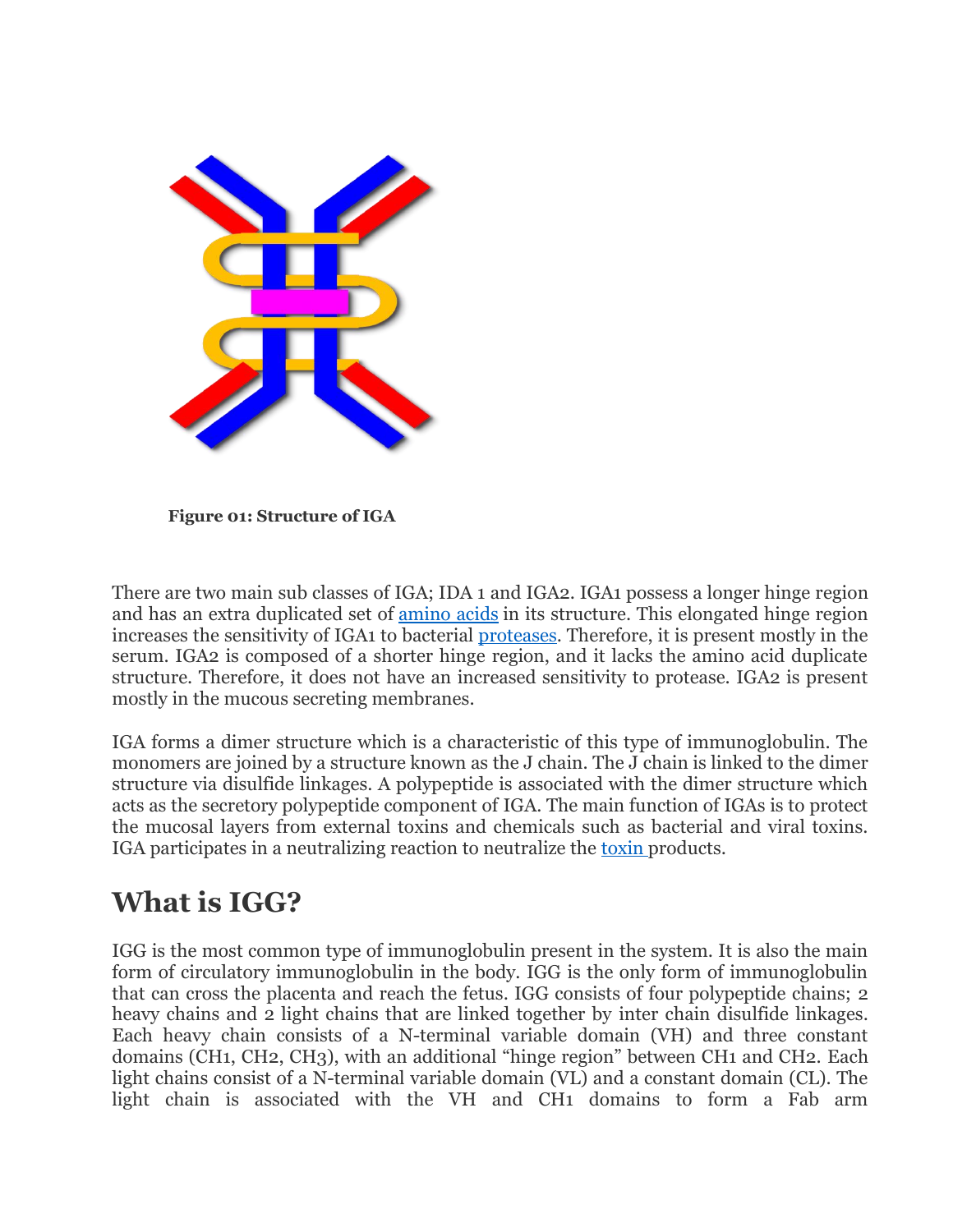("Fab" = fragment antigen binding), and the V regions interact to form the antigen-binding region. Further IGG also contains a highly conserved region which consists of a glycosylated amino acid at the 297<sup>th</sup> position.



**Figure 02: General structure of IGG**

IGG has four major sub classes namely IgG1, IGG2, IGG3, and IGG4. IGG1 is the most abundant subclass. It is the immediate antibody response produced in the body upon an [infection](http://www.differencebetween.com/difference-between-viral-and-bacterial-infection/) by a bacterial or a viral agent. IGG2 are produced mainly in response to bacterial capsular antigens. These antibodies respond to carbohydrate-based antigens. It can also act against viruses which possess carbohydrate based antigens. IGG3 is a proinflammatory antibody which is generally produced in response to a viral infection. IGG3 is the main antibody produced in response to blood group antigens. IGG4 antibodies are produced in response to prolonged infections.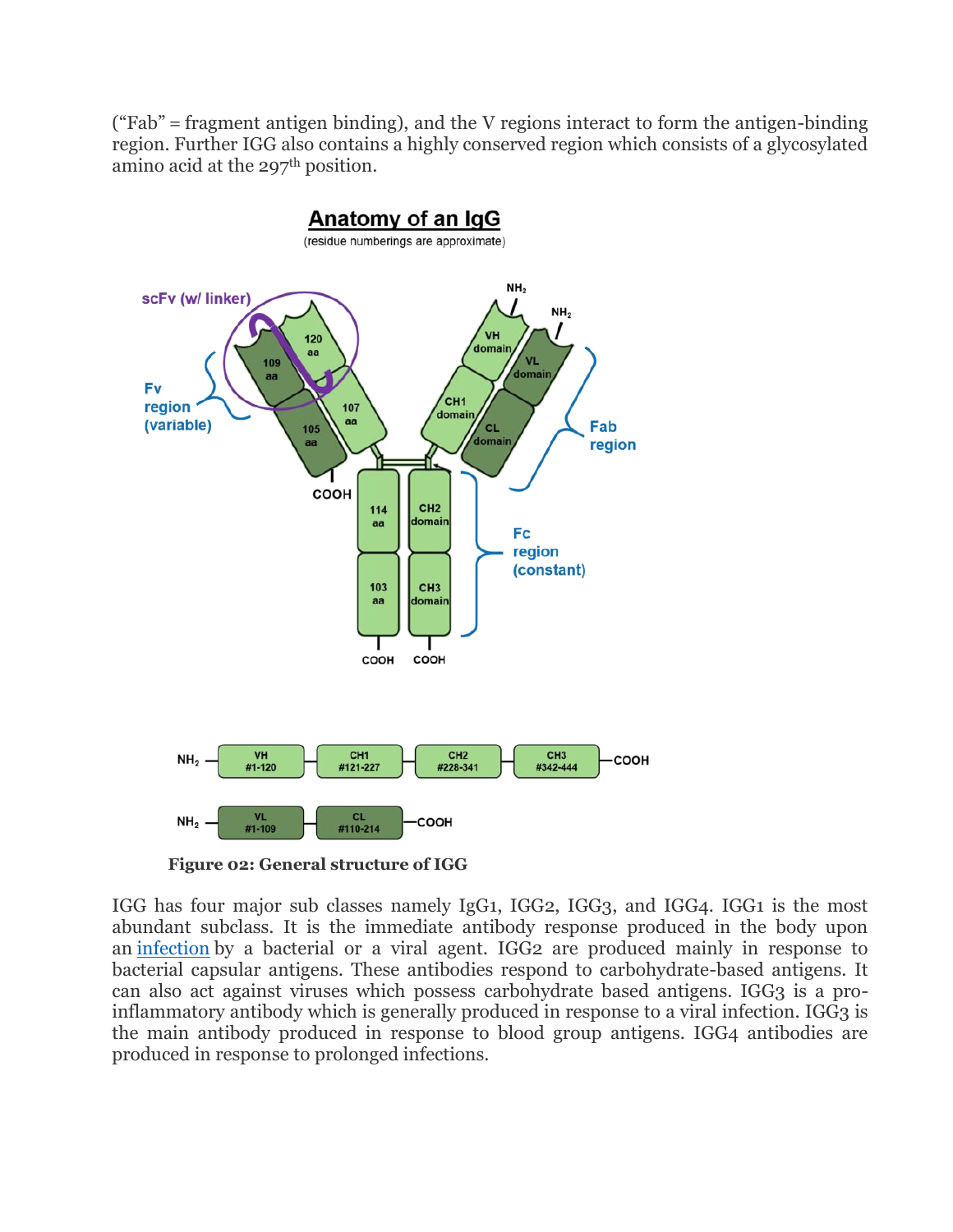# **What are the Similarities Between IGA and IGG?**

- Both are produced due to a secondary immune response.
- Both are produced in response to antigens or antigenic markers produced in
- Both are highly specific.
- Both consists of four polypeptide chains; 2 heavy chains and 2 light chains.
- Both participate in fighting against bacterial and viral pathogens.

# **What is the Difference Between IGA and IGG?**

| <b>IGA vs IGG</b>                                                                                                   |                                                                                                                                        |
|---------------------------------------------------------------------------------------------------------------------|----------------------------------------------------------------------------------------------------------------------------------------|
| IGA is an antibody present in secretions and<br>mucous membranes and acts against bacterial<br>and viral pathogens. | IGG is an antibody produced as a secondary immune<br>mechanism involved in fighting against pathogenic<br>viral and bacterial strains. |
| <b>Distribution</b>                                                                                                 |                                                                                                                                        |
| IGA is in mucous membranes and body<br>secretions such as saliva and breast milk.                                   | IGG is in all intra and extra vascular tissues.                                                                                        |
| <b>Composition of the heavy chain</b>                                                                               |                                                                                                                                        |
| IGA has Alpha heavy chain.                                                                                          | IGG has Gamma heavy chain.                                                                                                             |
| <b>Concentration in Serum</b>                                                                                       |                                                                                                                                        |
| In serum, IGA concentration is $0.6 - 3$ mg/ml.                                                                     | In Serum, IGG concentration is $6 - 13$ mg/ml.                                                                                         |
| <b>J</b> Chain                                                                                                      |                                                                                                                                        |
| Present in IGA.                                                                                                     | Absent in IGG.                                                                                                                         |
| <b>Secretory Polypeptide</b>                                                                                        |                                                                                                                                        |
| Present in IGA.                                                                                                     | Absent in IGG.                                                                                                                         |
| Ability to cross the placenta                                                                                       |                                                                                                                                        |
| IGA cannot cross the placenta.                                                                                      | IGG can cross the placenta.                                                                                                            |